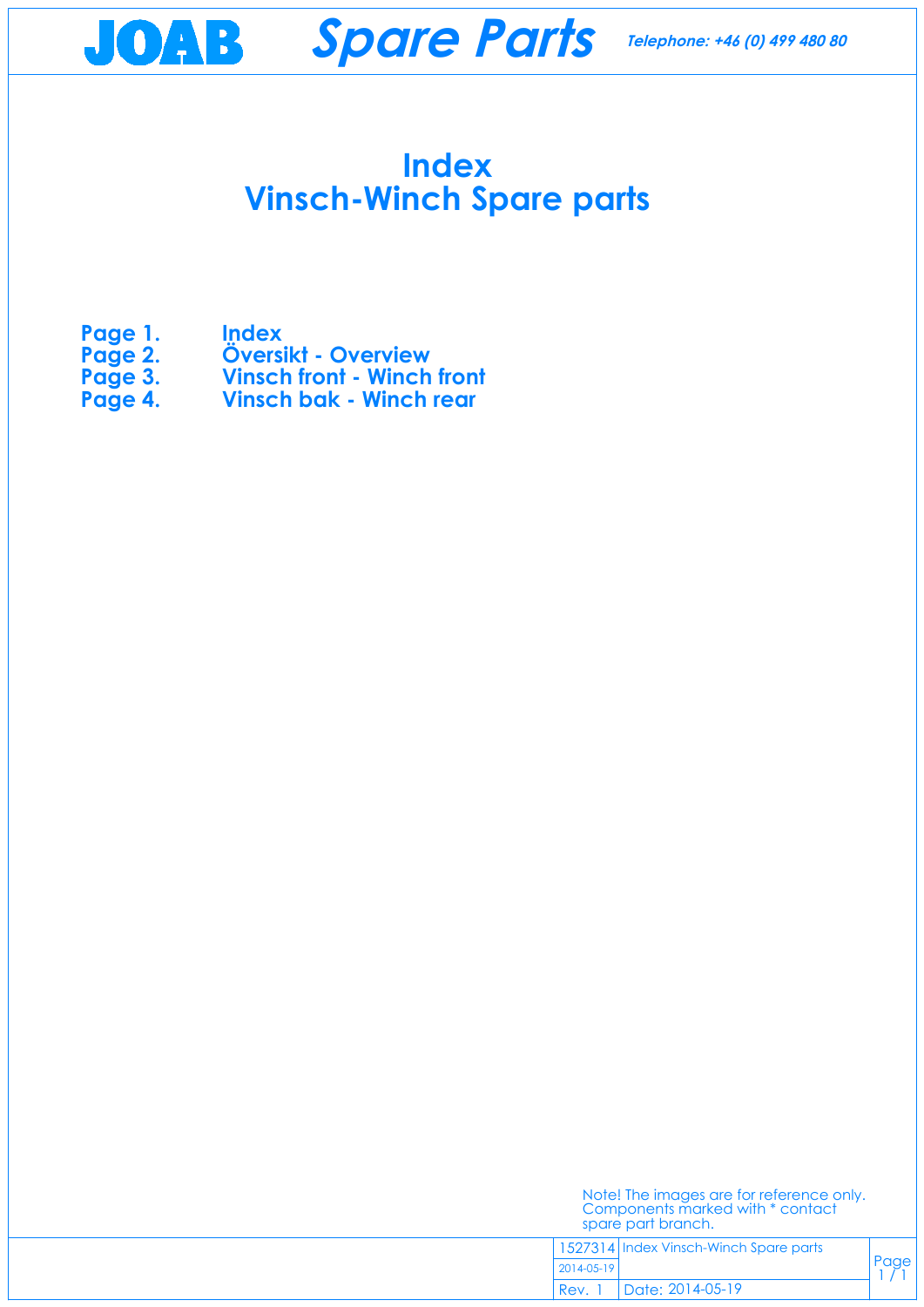<span id="page-1-0"></span>

Note! The images are for reference only.

|              |            | Components marked with * contact<br>spare part branch. |  |
|--------------|------------|--------------------------------------------------------|--|
| Vinsch-Winch |            | <sup>1</sup> 1506862 Vinsch-Winch                      |  |
|              | 2014-05-19 |                                                        |  |
|              | 'Rev.      | Date: 2014-05-19                                       |  |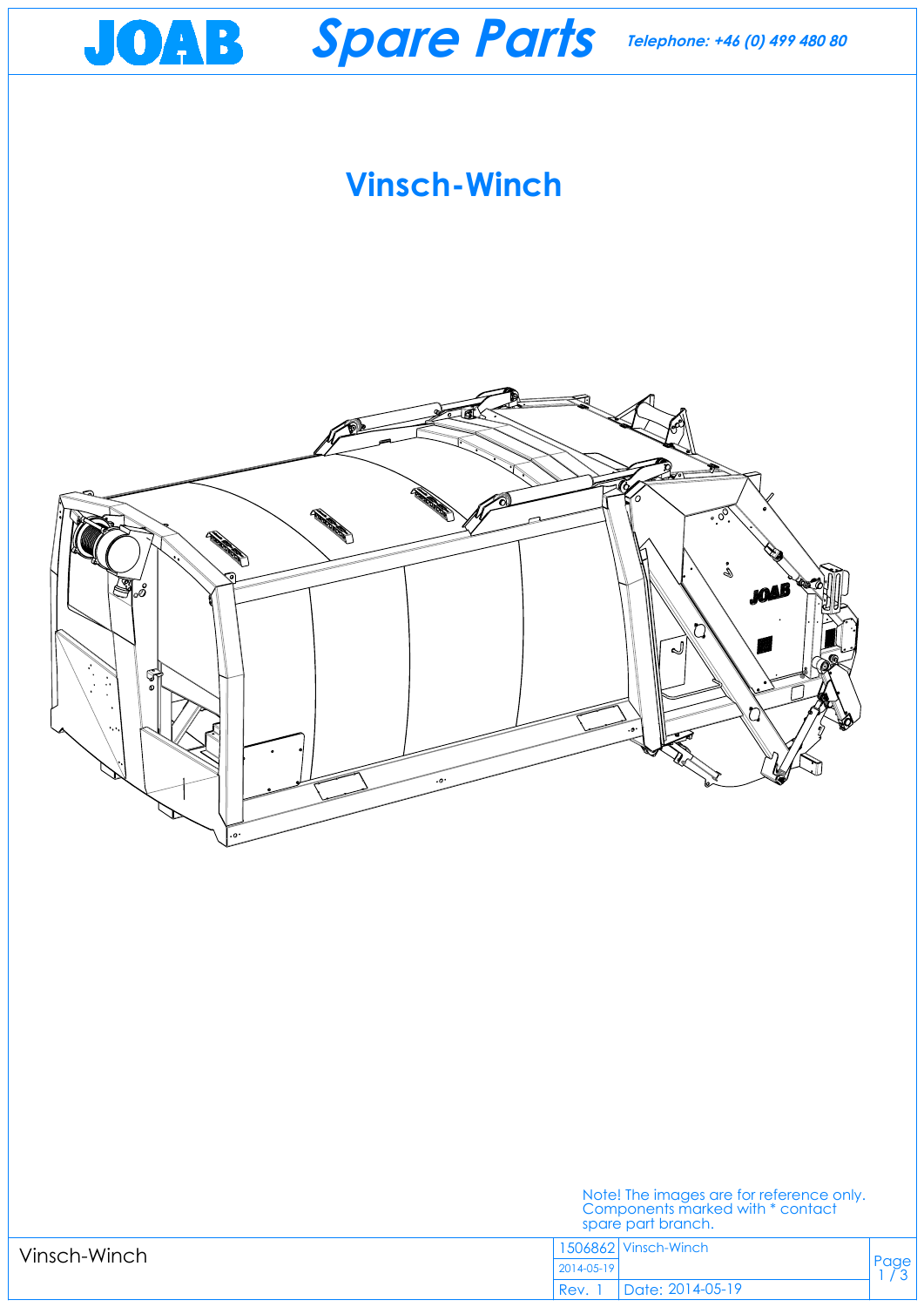<span id="page-2-0"></span>

| 5                        | Skavskydd vinchrep | Guard        | 1525494 |            |                                                                                                    |               |  |
|--------------------------|--------------------|--------------|---------|------------|----------------------------------------------------------------------------------------------------|---------------|--|
| 4                        | <b>Ninschrep</b>   | Winch rope   | 1506710 |            |                                                                                                    |               |  |
| 3                        | M6S M16x40 fzb     | Screw        | 1506711 |            |                                                                                                    |               |  |
| $\overline{2}$           | Nordlock 16        | Nordlock 16  | 1506742 |            |                                                                                                    |               |  |
|                          | Vinsch             | Winch        | 504607  |            | Note! The images are for reference only.<br>Components marked with * contact<br>spare part branch. |               |  |
| <b>ITEM</b><br>NO.       | Benämning          | <b>Title</b> | Part no | YAP.Rev    |                                                                                                    |               |  |
| Vinsch front-Winch front |                    |              |         | 1506862    | Vinsch-Winch                                                                                       |               |  |
|                          |                    |              |         | 2014-05-19 |                                                                                                    | Page<br>$2/3$ |  |
|                          |                    |              |         | Rev.       | Date: 2014-05-19                                                                                   |               |  |